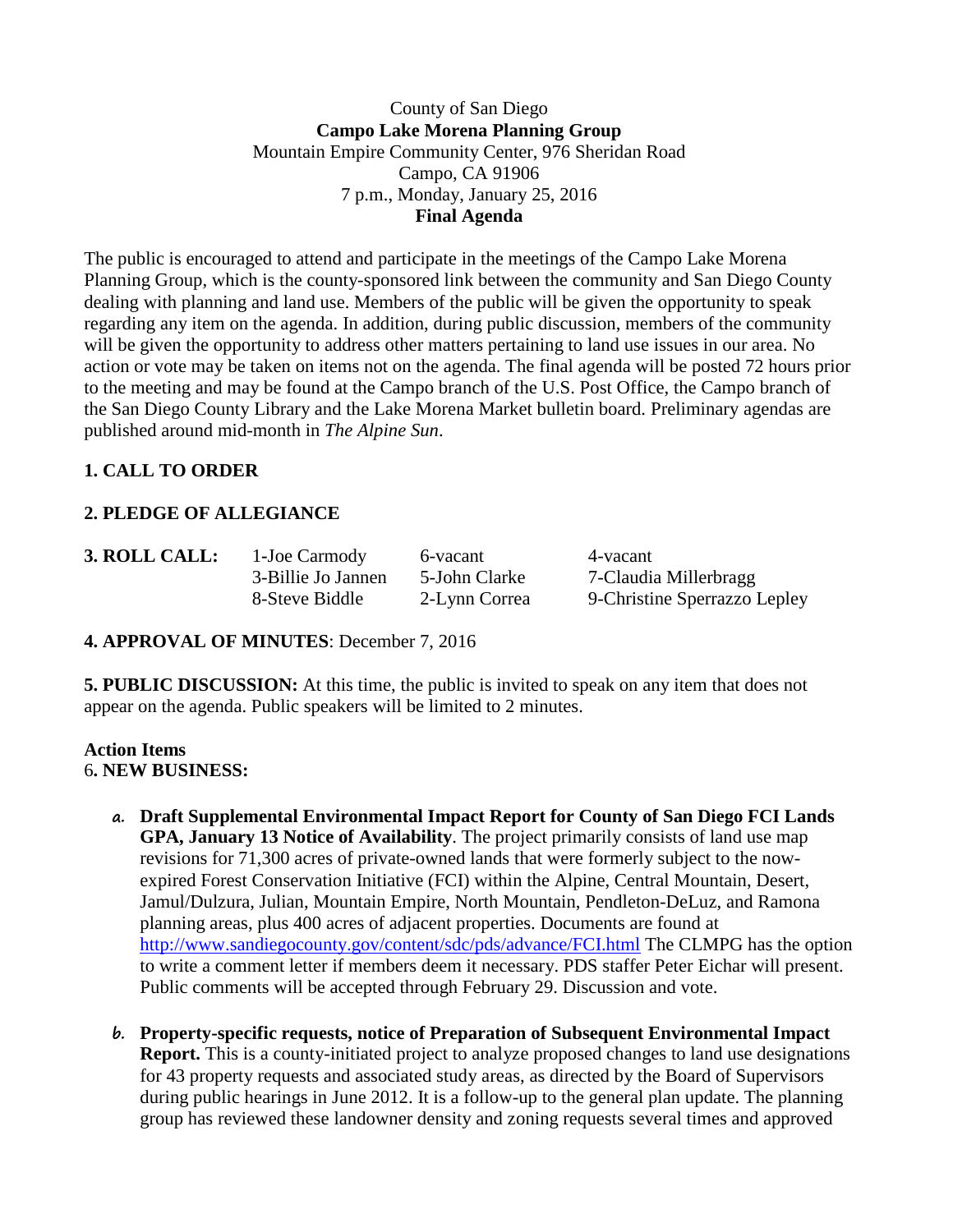most of the densities requested. The deadline for public comments has been extended to **February 4, 2016**. No staff member was available to present the project. The CLMPG has the option to write a comment letter if members deem it necessary. Discussion and vote.

- **c. Request for a support letter from CLMPG on Mountain Empire Historical Society request that Caltrans include separate pedestrian and bike path spaces along the proposed new bridge on Hwy 94 at Campo Creek.** Larry Johnson will present. Discussion and vote.
- **d. Election of CLMPG officers.** Annual election of officers to serve during the coming year. Chairman, vice chairman, secretary and parliamentarian. Discussion and votes.

## **7. OLD BUSINESS:**

- **a. Verizon cell tower at 2289 Lake Morena Drive, Major Use Permit PDS2015-MUP-15-025.** Project consists of a 50-foot high faux water tank, housing, 12 panel antennas, 12 RRU's, 1 microwave antenna and 3 raycap surge suppressors. 2 outdoor equipment cabinet and 1 10kW DC generator will be installed within an 8-foot high equipment enclosure with access gate. Connections for fiber and telecommunications services are proposed. A waiver of the 35-foot height limitation is requested. *The planning group heard this project on December 7 and voted to do a site visit on January 16. However, the property owners presented a release form and sign-in sheet that they wanted all attendees to sign as a condition of participating in the walk-through. Consequently, the visit was canceled at the gate to avoid a Brown Act violation*. Discussion and vote**.**
- b. **Review and vote on applicants to fill vacant seats numbered 4 and 6**. **Applications are currently being accepted.** These are four-year terms that expire in January 2019. Applicants must reside and be registered to vote in the Campo Planning Group area. Please send applications to CLMPG Chairman Billie Jo Jannen, 28736 Highway 94, Unit 1, Campo, CA 91906, [jannen@inbox.com](mailto:campojoe@yahoo.com) or call 619-415-6298 for more information. Please send applications prior to the meeting, so it can be reviewed by the Registrar of Voters. Find applications here: *http://www.sdcounty.ca.gov/pds/docs/Planning-Sponsor\_Group\_Application.pdf*
- **c. Standing Subcommittee reports:**
	- **1. Groundwater, John Clarke**.
	- **2. Sewer and Septic, Joe Carmody**
	- **3. Community Economic Impacts, Steven Biddle**
	- **4. Traffic and Public Safety, no current chairman**
- **d. Update on Camp Lockett Interest Group:** CLIG Chairman Larry Johnson reports.

### **8. CORRESPONDENCE AND ANNOUNCEMENTS**

**a. The Star Ranch vesting and landscape architecture maps have been updated** and are available, both at meetings and by appointment with the CLMPG chairman. The environmental impact statement is expected to be released within about two months according to county planners on the project.